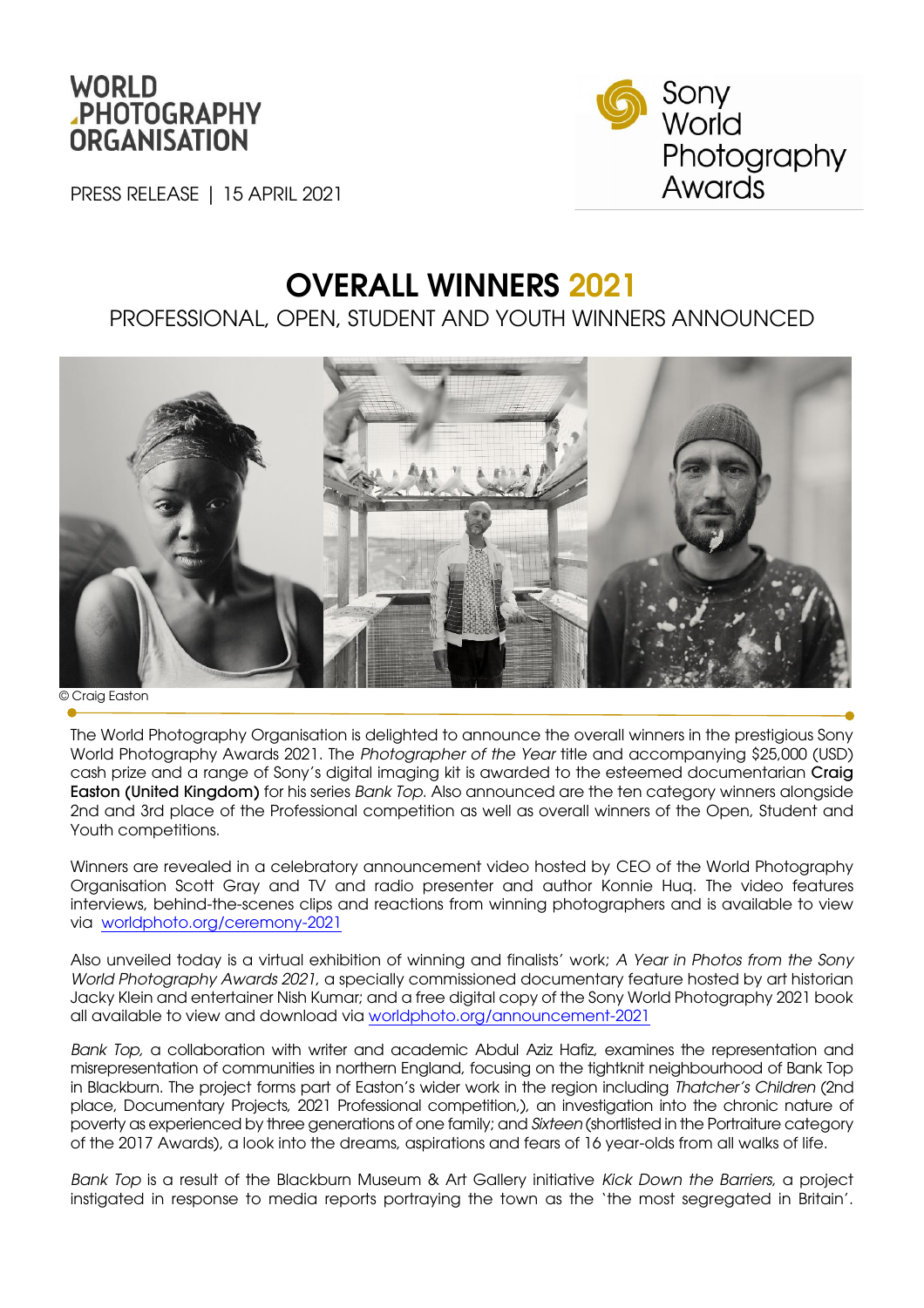Seeking to challenge this narrative, the museum invited artists and writers to collaborate with residents of various neighbourhoods and create a robust and authentic representation of their communities.

Over the course of a year Easton and Hafiz worked closely with local inhabitants to explore their stories and experiences through a series of black & white portraits and accompanying texts. These highlight issues around social deprivation, housing, unemployment, immigration and representation, as well as the impact of past and present foreign policy. Their work counters simplistic generalisations and aims to provide context as to how these communities came together and a better understanding of how they thrive together now.

Mike Trow, Chair of the 2021 Professional competition says: "*What is so impressive about this project is the intent, dedication and understanding Craig brings to it. He has worked closely with the writer Abdul Aziz Hafiz to create a complete piece, tacitly acknowledging that for a project as sensitive as this words matter. These are not people who necessarily asked to be photographed but Craig gained their trust. They look frankly to camera and we see a mutual understanding between documenter and subject. It is the moral weight behind this work that makes it so important and deserving of this prize."*

Commenting on his win Easton says: *"I am delighted to have this work recognised by the Sony World Photography Awards. I photograph to learn, to try to understand and to document and share stories. It is a privilege to be able to do so and to challenge perceptions and stereotypes – something that is especially important to me. To have these stories from underrepresented or misrepresented communities in northern England where I live recognised and shared worldwide is wonderful. Thank you."*

### PROFESSIONAL CATEGORY WINNERS

Winning photographers in the Professional competition have been selected by a panel of expert judges for submitting an outstanding body of work of five to ten images, ranging from stories of local importance to issues of global significance, quiet moments of resilience to creative brilliance and playfulness. All category winners receive Sony's digital imaging kit. This year's winners are:

### ARCHITECTURE & DESIGN

WINNER: Tomáš Vocelka (Czech Republic) for his series *Eternal Hunting Grounds* Finalists: 2nd place Frank Machalowski (Germany); 3rd place Gu Guanghui (China Mainland)

#### **CREATIVE**

WINNER: Mark Hamilton Gruchy (United Kingdom) for his series *The Moon Revisited*  Finalists: 2nd place Luigi Bussolati (Italy); 3rd place Sasha Bauer (Russian Federation)

#### DOCUMENTARY PROJECTS

WINNER: Vito Fusco (Italy) for his series *The Killing Daisy*  Finalists: 2nd place Craig Easton (United Kingdom); 3rd place Lorenzo Tugnoli (Italy)

#### ENVIRONMENT

WINNER: Simone Tramonte (Italy) for his series *Net-zero Transition*  Finalists: 2nd place Mohammad Madadi (Islamic Republic of Iran); 3rd place Antonio Pérez (Spain)

#### **LANDSCAPE**

WINNER: Majid Hojjati (Islamic Republic of Iran) for his series *Silent Neighborhoods*  Finalists: 2nd place Andrea Ferro (Italy); 3rd place Fyodor Savintsev (Russian Federation)

#### PORTFOLIO

WINNER: Laura Pannack (United Kingdom) for her submission *Portfolio Overview* Finalists: 2nd place Brais Lorenzo (Spain); 3rd place Loli Laboureau (Argentina)

### PORTRAITURE

WINNER: Craig Easton (United Kingdom) for his series *Bank Top*

Finalists: 2nd place Julia Fullerton-Batten (United Kingdom); 3rd place Jane Hilton (United Kingdom)

### SPORT

WINNER: Anas Alkharboutli (Syrian Arab Republic) for his series *Sport and Fun Instead of War and Fear* Finalists: 2nd place Patrick Meinhardt (Spain); 3rd place Farzam Saleh (Islamic Republic Of Iran)

### STILL LIFF

WINNER: Peter Eleveld (Netherlands) for his series *Still Life Composition, Shot on Wet Plate*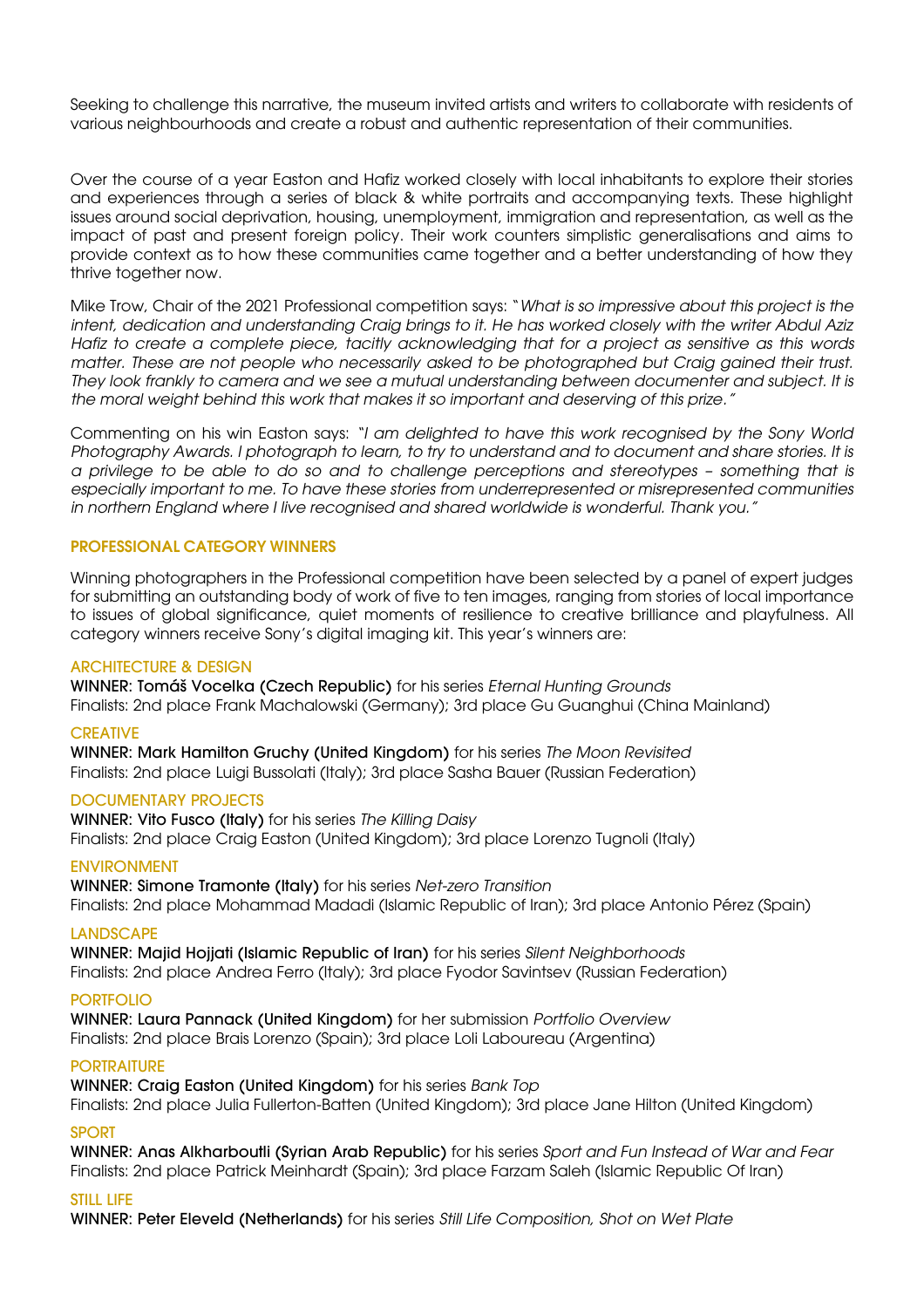Finalists: 2nd place Alessandro Pollio (Italy); 3rd place Paloma Rincon (Spain)

### WILDLIFE & NATURE:

WINNER: Luis Tato (Spain) for his series *Locust Invasion in East Africa* Finalists: 2nd place Graeme Purdy (United Kingdom); 3rd place Angel Fitor (Spain)

To find out more about this year's winning and finalist projects please visit our [online winners galleries](https://www.worldphoto.org/2021-professional-competition-finalists-shortlist) OPEN PHOTOGRAPHER OF THE YEAR

The Open competition celebrates the power of single images. Winning photographs are selected for their ability to communicate a remarkable visual narrative combined with technical excellence. Chosen from ten Open category winners, Tamary Kudita (Zimbabwe) is *Open Photographer of the Year* 2021 and the recipient of the \$5,000 (USD) cash prize, Sony's digital imaging equipment and global exposure.

Kudita won for her outstanding portrait *African Victorian* submitted to the Creative category. The photograph depicts a young black woman dressed in a Victorian dress and holding traditional Shona cooking utensils. The image probes at stereotypical contextualising of the black female body and offers an alternative visual language through which a multifaceted African identity is presented.

Speaking of her win Kudita says: 'African Victorian *pays tribute to the contemporary being who is also*  rooted in history. I am deeply honoured to have been chosen as the winner of the Open competition. *This award is a testament to the role we play as creators in shaping visual culture. A central notion in my work is the importance of African representation and I am thankful to have received the opportunity to put Zimbabwean art on the map.*'

### STUDENT PHOTOGRAPHER OF THE YEAR

Coenraad Heinz Torlage (South Africa) of the Stellenbosch Academy of Design and Photography has been awarded *Student Photographer of the Year* 2021, winning €30,000 worth of Sony photography equipment for his institution. Torlage was chosen for his series *Young Farmers*, created in response to the brief *Our Time* which asked students to depict the way they and their contemporaries see the world and how they plan to change it for the better. In *Young Farmers* Torlage, who grew up on a farm himself, set out to photograph the next generation of farmers as they face challenges concerning severe droughts, safety and debates around land ownership alongside their contributions towards a fairer and more equitable future of sustainability and food security.

Commenting on his win Torlage says: *"I have been through an experience that is almost impossible to describe. I often dreamt of winning and prayed that I could share my country and the amazing people in it with the world. I believe in the young farmers of South Africa which this country needs in terms of food sustainability and ecological awareness. Winning is a dream made possible by the amazing people that I photographed and everyone who helped and supported me. I believe in hard work, family and most of all the grace of God. I am truly humbled that my images could even be considered for such a prestigious competition.*"

#### YOUTH PHOTOGRAPHER OF THE YEAR

Selected from six category winners, Pubarun Basu (India, 19 years-old) has won *Youth Photographer of the Year* 2021for his image *No Escape from Reality*. In the photograph the shadows of railings projected onto curtains create the illusion of cage bars from behind which a pair of hands is seen as if trying to break through. The illusion of shadows and hands gesture convey a sense of entrapment shared by so many across the world this past year. For his win Basu receives Sony's digital imaging kit and global exposure.

Commenting on his win Basu says: "*I am incredibly humbled to have been announced as the* Youth Photographer of the Year*. Participating in this competition has given me a fresh perspective on my art. I have seen some extraordinary photographs by my fellow youth photographers from around the world, and I take*  immense pride in the fact that my generation has such brilliant minds. I aspire to improve myself as an artist and would like to express my gratitude to my friends and family for always encouraging me to go the extra mile."

#### OUTSTANDING CONTRIBUTION TO PHOTOGRAPHY

This year's *Outstanding Contribution to Photography* has been awarded to the acclaimed Mexican photographic artist Graciela Iturbide. Widely recognised as Latin America's greatest living photographer, Iturbide's work offers a photographic account of Mexico since the late 1970s and is celebrated for its defining contribution to the country's visual identity. In images of everyday life and its culture alongside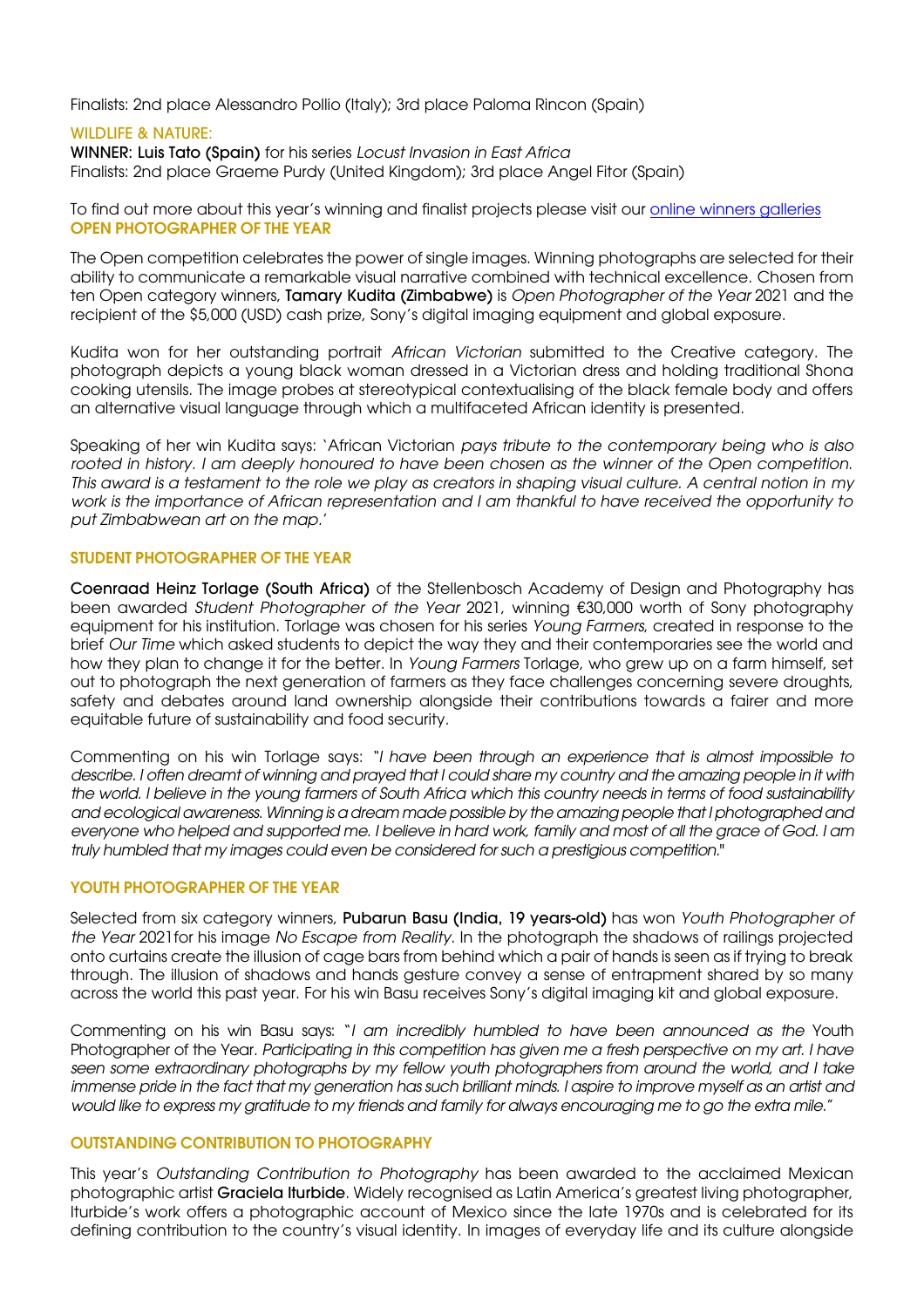those of ritual and religion, Iturbide's work explores her country's many complexities and contradictions, questioning its inequalities and highlighting the tensions between the urban and rural, modern and indigenous. Her photographs go beyond straight documentary narratives and aim to provide a poetic vision of their subjects informed by the photographer's personal experiences and journey.

### NEW IMAGES BY ALL WINNERS, FINALISTS AND STUDENT SHORTLIST ARE NOW AVAILABLE VIA: [www.worldphoto.org/press](http://www.worldphoto.org/press)

### PROFESSIONAL COMPETITION 2021 WINNERS AND SHORTLIST

### ARCHITECTURE:

#### Category Winner:

Tomáš Vocelka, Czech Republic 2<sup>na</sup> place: Frank Machalowski, Germany 3<sup>rd</sup> place: Gu Guanghui, China Mainland

#### Shortlist:

Leonardo Costa Braga, Brazil Peter Franck, Germany Arvind Jayashankar, Belgium Luca Locatelli, Italy Karin Nützi-Weisz, Switzerland

### ENVIRONMENT:

#### Category Winner:

Simone Tramonte, Italy 2<sup>nd</sup> place: Mohammad Madadi, Islamic Republic of Iran 3<sup>rd</sup> place: Antonio Pérez, Spain

#### **Shortlist:**

Felipe Fittipaldi, Brazil Antonio Faccilongo, Italy Alessandro Gandolfi, Italy Li Wentao, China Mainland

### PORTFOLIO:

#### Category Winner:

Laura Pannack, United Kingdom 2<sup>nd</sup> place: Brais Lorenzo, Spain 3<sup>rd</sup> place: Loli Laboureau, Argentina

#### Shortlist:

Sergio Aparicio - OKOBÉ, Spain Jacob Ehrbahn, Denmark Alessandro Gandolfi, Italy Ilka & Franz, Germany Peter Franck, Germany Kayode Moyosade, Nigeria Marylise Vigneau, France

### WILDLIFE & NATURE:

Category Winner: Luis Tato, Spain 2<sup>nd</sup> place: Graeme Purdy, United Kingdom 3<sup>rd</sup> place: Angel Fitor, Spain

Shortlist:

### CREATIVE:

### Category Winner:

Mark Hamilton Gruchy, United Kingdom 2<sup>na</sup> place: Luigi Bussolati, Italy 3<sup>ra</sup> place: Sasha Bauer, Russian Federation

#### Shortlist:

Andrea Alkalay, Argentina Delphine Blast, France Ilka & Franz, Germany Julia Keil, Germany Kyung-Hoon Kim, South Korea Niloofar Mahmoudian, Islamic Republic of Iran Michelle Watt, United States

### LANDSCAPE:

#### Category Winner:

Majid Hojjati, Islamic Republic of Iran 2<sup>nd</sup> place: Andrea Ferro, Italy 3<sup>rd</sup> place: Fyodor Savintsev, Russian Federation

#### Shortlist:

Niklas Eschenmoser, Switzerland Mehrdad Fathi, Islamic Republic of Iran Samad Ghorbanzadeh, Islamic Republic of Iran Carol Graham, United Kingdom Marvin Grey, Philippines Marc Hennige, Germany

### SPORT:

#### Category Winner:

Anas Alkharboutli, Syria 2<sup>nd</sup> place: Patrick Meinhardt, Spain 3<sup>rd</sup> place: Farzam Saleh, Islamic Republic of Iran

#### Shortlist:

Anton Dotsenko, United States Florian Gruet, France Michael Hanke, Czech Republic Carlos López, Spain Barbora Reichova, Czech Republic Antonio Aragón Renuncio, Spain

### DOCUMENTARY PROJECTS:

Category Winner: Vito Fusco, Italy 2<sup>na</sup> pl<mark>ace:</mark> Craig Easton, United Kingdom 3<sup>ra</sup> place: Lorenzo Tugnoli, Italy

#### Shortlist:

Marcos Azulay, Argentina Ingmar Björn Nolting, Germany Justyna Gorniak, Poland Tomasz Lazar, Poland Jose Manuel Lopez, Spain Agnieszka Maruszczyk, Poland Alexey Pavlov, Russian Federation

### PORTRAITURE:

#### Overall Winner:

Craig Easton, United Kingdom 2<sup>nd</sup> place: Julia Fullerton-Batten, United Kingdom

3<sup>rd</sup> place: Jane Hilton, United Kingdom

#### Shortlist:

Richard Ansett, United Kingdom Theo Gould, United Kingdom Christian Lee, United States John Millar, United Kingdom Agnese Morganti, Italy Luca Rotondo, Italy

#### STILL LIFE:

#### Category Winner:

Peter Eleveld, The Netherlands 2<sup>nd</sup> place: Alessandro Pollio, Italy 3<sup>rd</sup> place: Paloma Rincon, Spain

#### Shortlist:

Wesley Dombrecht, Belgium Igor Kryukov, Russian Federation Maryna Masel, Ukraine Lorenzo Pennati, Italy Jan Prengel, Germany Berenice Riu, Spain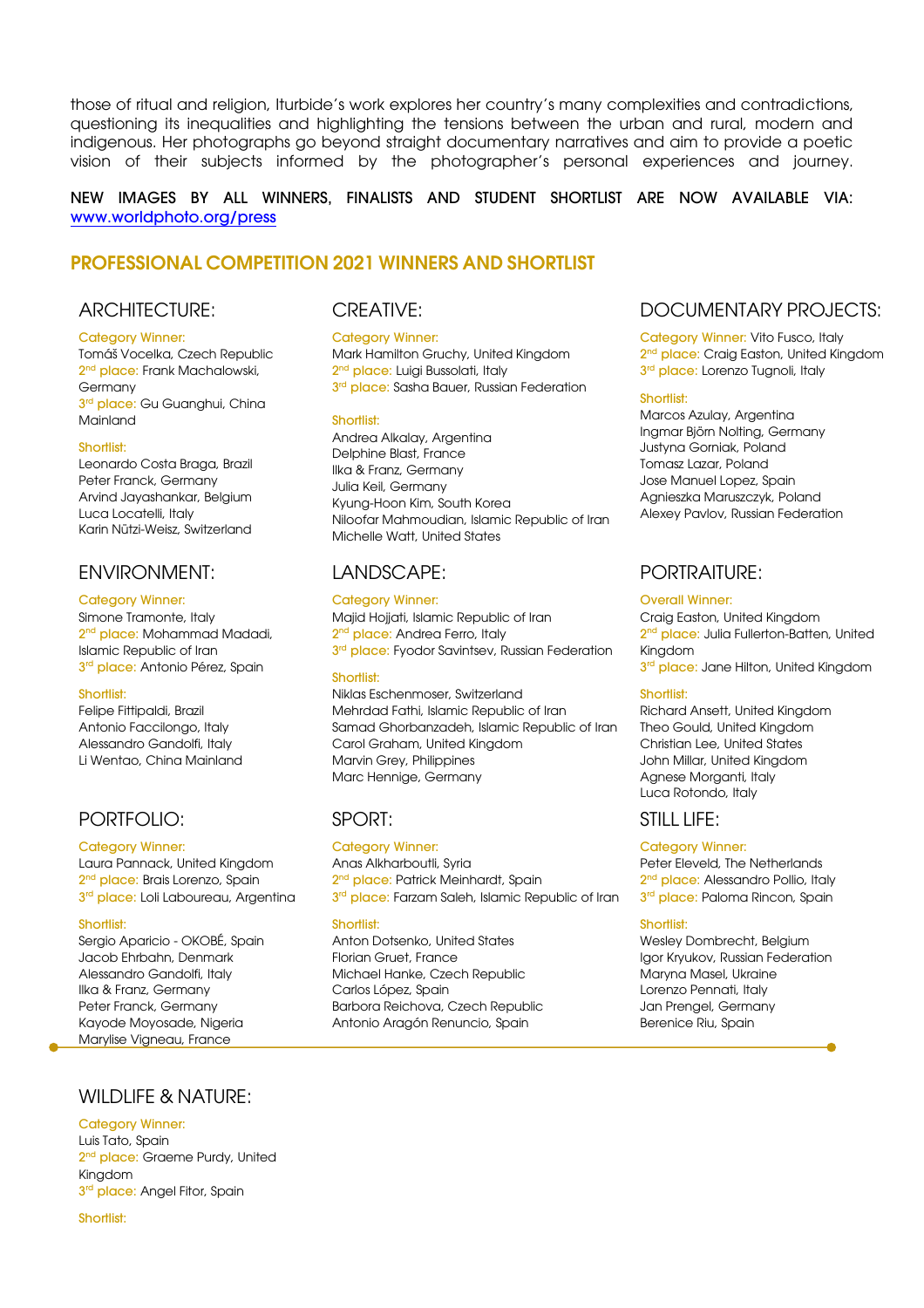Levon Biss, United Kingdom Will Burrard-Lucas, United Kingdom Aleksander Nordahl, Norway Brent Stirton, South Africa

### OPEN COMPETITION 2021 CATEGORY WINNERS AND SHORTLIST

### ARCHITECTURE:

Category Winner: Klaus Lenzen, Germany

#### Shortlist:

Farshid Ahmadpour, Islamic Republic of Iran Abdulla Al-Mushaifri, Oman Steffen Ebert, Germany Simone Hutsch, Germany Vytenis Jankūnas, United States Klaus Lenzen, Germany Kunkun Liu, China Mainland Aleksandr Lefler, Russian Federation Jordan McChesney, Canada Vitaly Medvedev, Russian Federation Da Miane, Georgia Jose Pessoa Neto, Portugal Holger Ostwald, Germany Ashwani Sarda, India

### CREATIVE:

Overall Winner: Tamary Kudita, Zimbabwe

#### Shortlist:

Edita Bízová, Czech Republic Tatenda Chidora, Zimbabwe Maximilien Diaz, France Vyacheslav Ivanov, Russian Federation Ali Jamshidi, Islamic Republic of Iran Joosep Kivimäe, Estonia Angiolo Manetti, Italy Jarod Mauws, Belgium Alireza Movahedi, Islamic Republic of Iran Hoije Nuuter, Estonia Nara O'Neil, Australia Jing Shen, China Mainland Georgе Shpuntov, Russian Federation Kylli Sparre, Estonia

### LANDSCAPE:

Category Winner: Juan López Ruiz, Spain

#### Shortlist:

Luca Donegani, Italy Kevin Frank, Switzerland Jinjing Lyu, China Mainland Joaquin Marco, Spain Andrea Ortiz Diaz, Colombia Mehdi Parsaeian, Islamic Republic of Iran Lorenzo Poli, Italy Scott Portelli, Australia James Rushforth, United Kingdom Hans Kristian Strand, Norway Markus Wiedmann, Germany Parker Yost, United States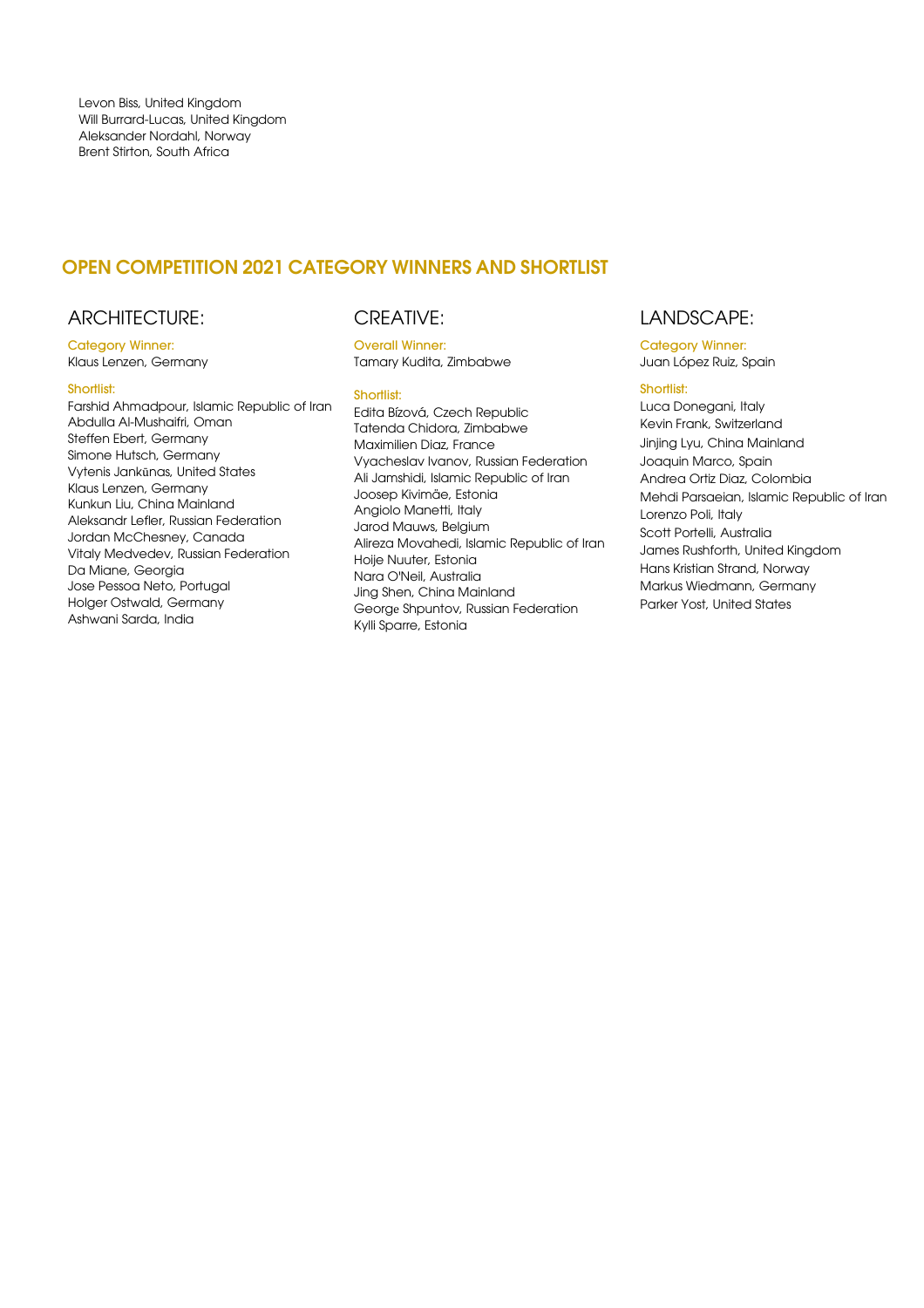### LIFESTYLE:

#### Category Winner: Mariano Belmar, Spain

#### Shortlist:

Antonino Barone, Italy Isabela Teresa Basilio Neri, Brazil Gemma Brunton, United Kingdom Holger Bücker, Germany Stefano Butturini, Italy Aimee Glucina, New Zealand Michail Karagiannis, Greece Hamed Rahmati, Islamic Republic of Iran Alexey Tsiler, Russian Federation Brad Walls, Australia

### PORTRAITURE:

#### Category Winner:

Lyudmila Sabanina, Russian Federation

#### Shortlist:

Frederic Aranda, United Kingdom Shirsendu Banerjee, India Paul Benns, United Kingdom Bella von Einsiedel, Germany Reinis Fjodorovs, Latvia Sabbir Hossen, Bangladesh Zeng Jinwen, China Mainland Heun Jung Kim, South Korea Justin Keene, United Kingdom King Mtambisi, Zimbabwe Rhianna Payne, United Kingdom Jose Pessoa Neto, Portugal Elif Öztürk, Turkey Mireia Vilaplana, Spain

### MOTION:

#### Category Winner Marijo Maduna, Croatia

#### Shortlist:

Sandi Bertoncelj, Slovenia Hersley-Ven Casero, The Philippines Serkan Çolak, Turkey Tadiwanashe Murowe, Zimbabwe Mary Nhoileen Maypa, The Philippines Ruud Peters, The Netherlands Daniel Portch, United Kingdom Zdeněk Vošický, Czech Republic Brad Walls, Australia Xianshe Ye, China Mainland

### OBJECT:

### Category Winner:

Kata Zih, Hungary

#### Shortlist:

Steve Chandler, United Kingdom Christian Holz, Argentina Uwe Langmann, Germany Klaus Lenzen, Germany Agata Mroczek, Poland Paolo Paccagnella, Italy Stefan Pankow, United Kingdom Ann Petruckevitch, United Kingdom Manuel Schmidt, Germany Masumi Shiohara, Japan

### TRAVEL:

#### Category Winner: Khanh Phan, Vietnam

#### Shortlist:

Marios Forsos, Greece Alexis Guevara, Mexico Graeme Haunholter, Canada Martina Lo Casto, Italy Rune Mattsson, Norway Hiroki Nose, Japan Yukihito Ono, Japan Franz Sußbauer, Germany F.Dilek Uyar, Turkey Min Min Zaw, Myanmar

## NATURAL WORLD & WILDLIFE:

#### Category Winner: Cristo Pihlamäe, Estonia

#### Shortlist:

Hin Man Au, Hong Kong Amish Chhagan, Zambia Yuta Doto, Japan Arturo de Frias, Spain Tatyana Nemova, Russian Federation Alex Pansier, The Netherlands Alexandre Pietra, Switzerland Mati Puum, Estonia Inger Rønnenfelt, Denmark Koki Shinoda, Japan Andrew Suryono, Indonesia Iakovos Thoedoros, Greece

### STREET PHOTOGRAPHY:

### Category Winner:

F.Dilek Uyar, Turkey

#### Shortlist:

Dina Alfasi, Israel Dimpy Bhalotia, India David Keith Brown, United States Gary Cummins, Ireland Ramunas Danisevicius, Lithuania Basu Deb, India Tommaso Galli, Italy Vytenis Jankūnas, United States Ares Jonekson, Indonesia Bartlomiej Jurecki, Poland Tomasz Kowalski, Poland Francesco Lopazio, Italy Zhang Weijian, China Mainland Soemyint Winn, Myanmar

### YOUTH COMPETITION 2021 STUDENT COMPETITION 2021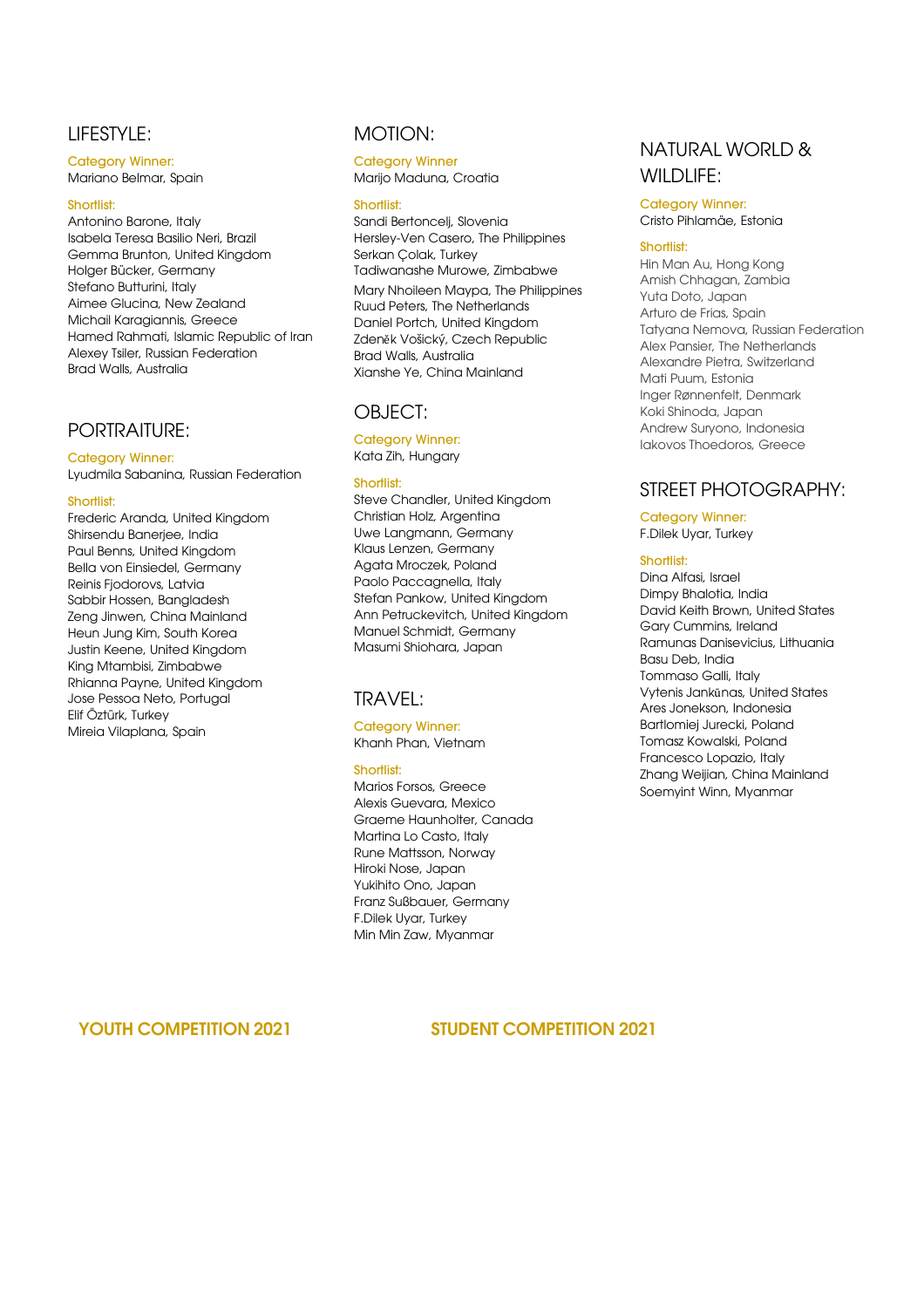Overall Winner: Pubarun Basu, India

#### Shortlist:

Zak Elley, UK Emil Holthausen, Germany Ram Kaushalyan, India Connor Lothian, UK Tianyang Wang, China Mainland

#### Overall Winner:

Coenraad Heinz Torlage, South Africa Stellenbosch Academy of Design and Photography

#### Shortlist:

Claudia Mauderer, South Africa Stellenbosch Academy of Design and Photography

Yanan Li, China Mainland University of Science and Technology of China

Matías Alejandro Acuña, Argentina Motivarte

Thomas Hengge, USA New York University

Irene Facoetti, Italy Cfp Bauer

Tayla Nebesky, USA University of the West of England

Hannah Davey, New Zealand Elam School of Fine Arts

Matias Garcia Paez, Ecuador Ravensbourne University London

### YOUTH & STUDENT COMPETITIONS 2021 WINNERS AND SHORTLIST

### PRESS CONTACTS

FOR FURTHER INFORMATION, PLEASE CONTACT: Inbal Mizrahi on press@worldphoto.org

### NOTES TO EDITORS

#### ABOUT SONY WORLD PHOTOGRAPHY AWARDS

Produced by the World Photography Organisation, the internationally acclaimed Sony World Photography Awards is one of the most important fixtures in the global photographic calendar. Now in its 14th year, the free-to-enter Awards are a global voice for photography and provide a vital insight into contemporary photography today. For both established and emerging artists, the Awards offer world-class opportunities for exposure of their work. The Awards additionally recognise the world's most influential artists working in the medium through the Outstanding Contribution to Photography Awards; previous recipients include Martin Parr, William Eggleston, Mary Ellen Mark, Candida Hofer and Nadav Kander. www.worldphoto.org/sony-world-photography-awards

#### 2021 JUDGES :

Professional competition: Natasha Egan, Executive Director, Museum of Contemporary Photography, Chicago; Sunyoung Kim, Curator, Museum of Photography Seoul, South Korea; Azu Nwagbogu, Founder and Director, African Artists' Foundation and LagosPhoto Festival; Lindsay Taylor, Curator, University of Salford Art Collection; Hannah Watson, Director, Trolley Books; and Mike Trow, Independent Curator and Photo Editor, Chair of the Jury.

Open & Youth competitions: Gastón Deleau, Director, FOLA, Buenos Aires, Argentina.

Student competition: Kate Simpson, Associate Editor, Aesthetica Magazine.

#### A YEAR IN PHOTOS

Presented by British art historian Jacky Klein and entertainer Nish Kumar, *A Year in Photos from the Sony World* 

# **Photography Awards** 2021 **Photography Awards** 2021 **celebrates the worldPhoto.org/Press**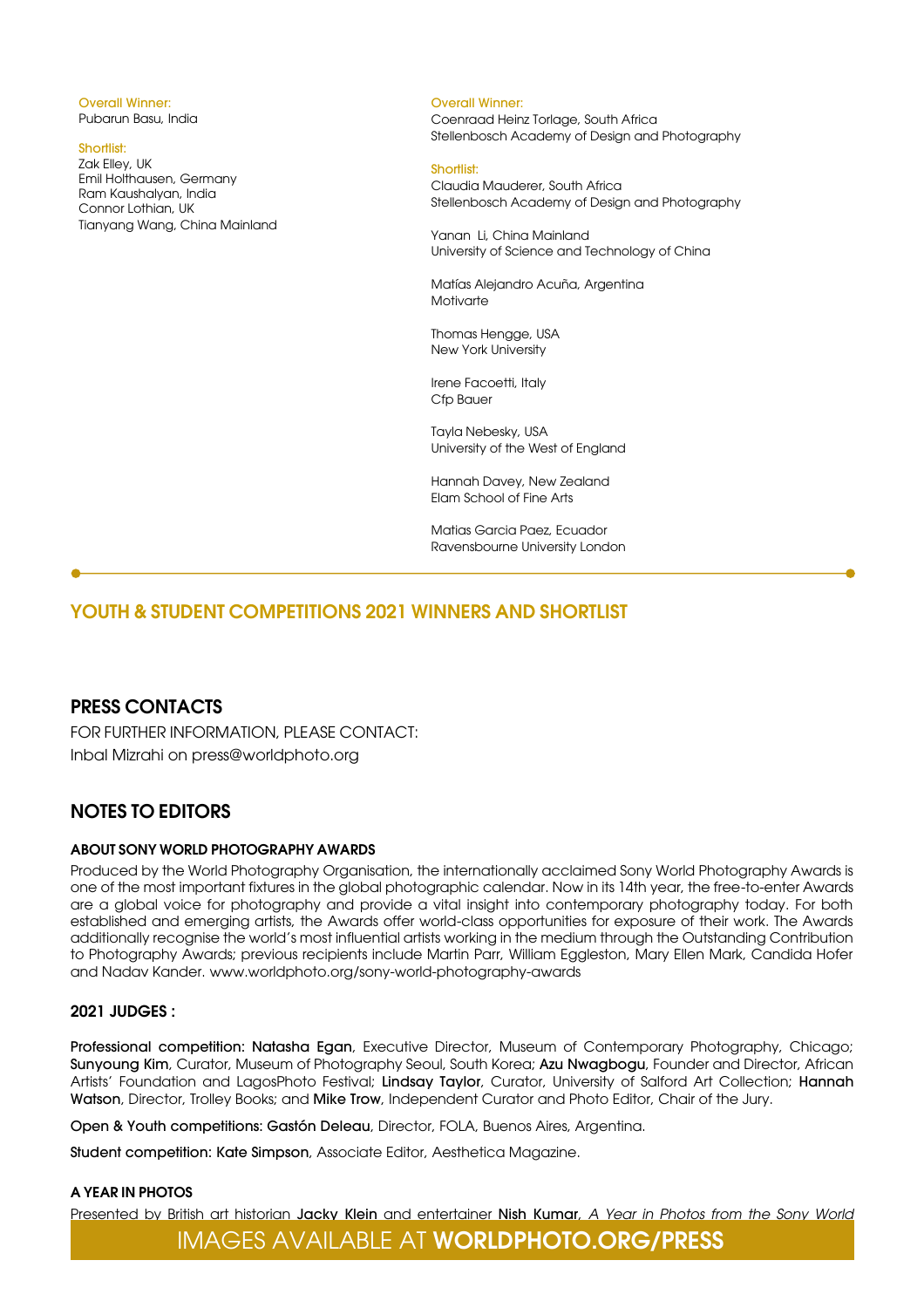competitions. Including interviews and behind-the-scenes footage with distinguished photographers, rising talents and industry leading experts, this one hour feature takes viewers on a journey across the globe to explore powerful contemporary stories and artistic excellence.

From a locust infestation in East Africa to a centuries old photo-making technique in the Netherlands and moving portraits of resilience in Syria, the film offers insight into practices and projects by some of the most interesting photographic chroniclers, interprets and artists working internationally today.

This new specially commissioned documentary is available to watch from 5pm BST/ 6pm CET via [www.worldphoto.org/yearinphotos](http://www.worldphoto.org/yearinphotos) 

#### CRAIG EASTON

#### Photographer of the Year

Craig Easton is an international multi award-winning photographer whose work is deeply rooted in the documentary tradition. He shoots long-term documentary projects exploring issues around social policy, identity and a sense of place. His work mixes portraiture, landscape and reportage approaches to storytelling, often working collaboratively with others to incorporate words, pictures and audio in a research-based practice that weaves a narrative between contemporary experience and history. [www.craigeaston.com](http://www.craigeaston.com/)

#### TAMARY KUDITA

#### Open Photographer of the Year

A product of dual heritage, Tamary Kudita was born in Zimbabwe whilst her ancestry can be traced back to Orange Free State, historical Boer state in Southern Africa. She chose to study fine art at Michaelis School of Fine Art at the University of Cape Town. There, she graduated in 2017 with a bachelor of fine arts. Subsequently, she established herself in fine art photography. She maintains an active studio practice and has exhibited in Zimbabwe and outside the country. [www.instagram.com/africatotheworldzw](http://www.instagram.com/africatotheworldzw)

#### COENRAAD HEINZ TORLAGE

#### Student Photographer of the Year

Currently in his final year of studies at the Stellenbosch Academy, Coenraad Heinz Torlage aspires to share South African perspectives within a global sensibility. The South African narrative is visually strong, culturally complex and Torlage sees it as his mission to tell these stories truthfully through the lens of his camera. [www.torlages.co.za](http://www.torlages.co.za/)

#### PUBARUN BASU

#### Youth Photographer of the Year

Pubarun Basu first started taking pictures at the age 4 and has since continued to nurture his love for the visual and performing arts. It was only at the age of 15 that he finally received his father's permission to use his full frame DSLR and have never spent a day not clicking or editing pictures since. He aspires to tell stories from around the globe though his art. www.instagram.com/pubarun.basu

#### GRACIELA ITURBIE

#### Outstanding Contribution to Photography

Graciela Iturbide was born in Mexico City. In 1969 she enrolled to the Film Center of the Universidad Nacional Autonoma de Mexico but she was soon drawn to the art of still photography as practiced by the Mexican modernist master Manuel Alvarez Bravo who was her teacher. From 1970-71 she worked as Bravo's assistant accompanying him on his various photographic journeys throughout Mexico. Graciela Iturbide has had exhibitions at most important museums in Mexico, USA and Europe. She has received international awards such as, W. Eugene Smith Prize; the first prize for the Mois de la Photographie in Paris; the Hugo-Erfurth in Leverkusen, Germany; the First Prize in Hokkaido, Japan; The Prize from the City of Arles, France; the Guggenheim Fellowship; the Hasselblad Award in 2008; the National Prize of Sciences and Arts in Mexico in 2009; and the Infinity given by the International Center of Photography in 2015. Many books of her work have been published in different countries. [www.gracielaiturbide.org](http://www.gracielaiturbide.org/)

#### ABOUT WORLD PHOTOGRAPHY ORGANISATION

The World Photography Organisation is a global platform for photography initiatives. Working across up to 220 countries, our aim is to raise the level of conversation around photography by celebrating the best imagery and photographers on the planet. We pride ourselves on building lasting relationships with both individual photographers as well as our industry-leading partners around the globe. The World Photography Organisation hosts a year-round portfolio of events including the Sony World Photography Awards, one of the world's leading photography competitions, and PHOTOFAIRS, leading international art fairs dedicated to photography. For more details see worldphoto.org. Follow the World Photography Organisation on Instagram (@worldphotoorg), Twitter (@WorldPhotoOrg) and LinkedIn/Facebook (World Photography Organisation). Our hashtags to follow are #sonyworldphotographyawards #swpa #swpanews.

#### SONY CORPORATION